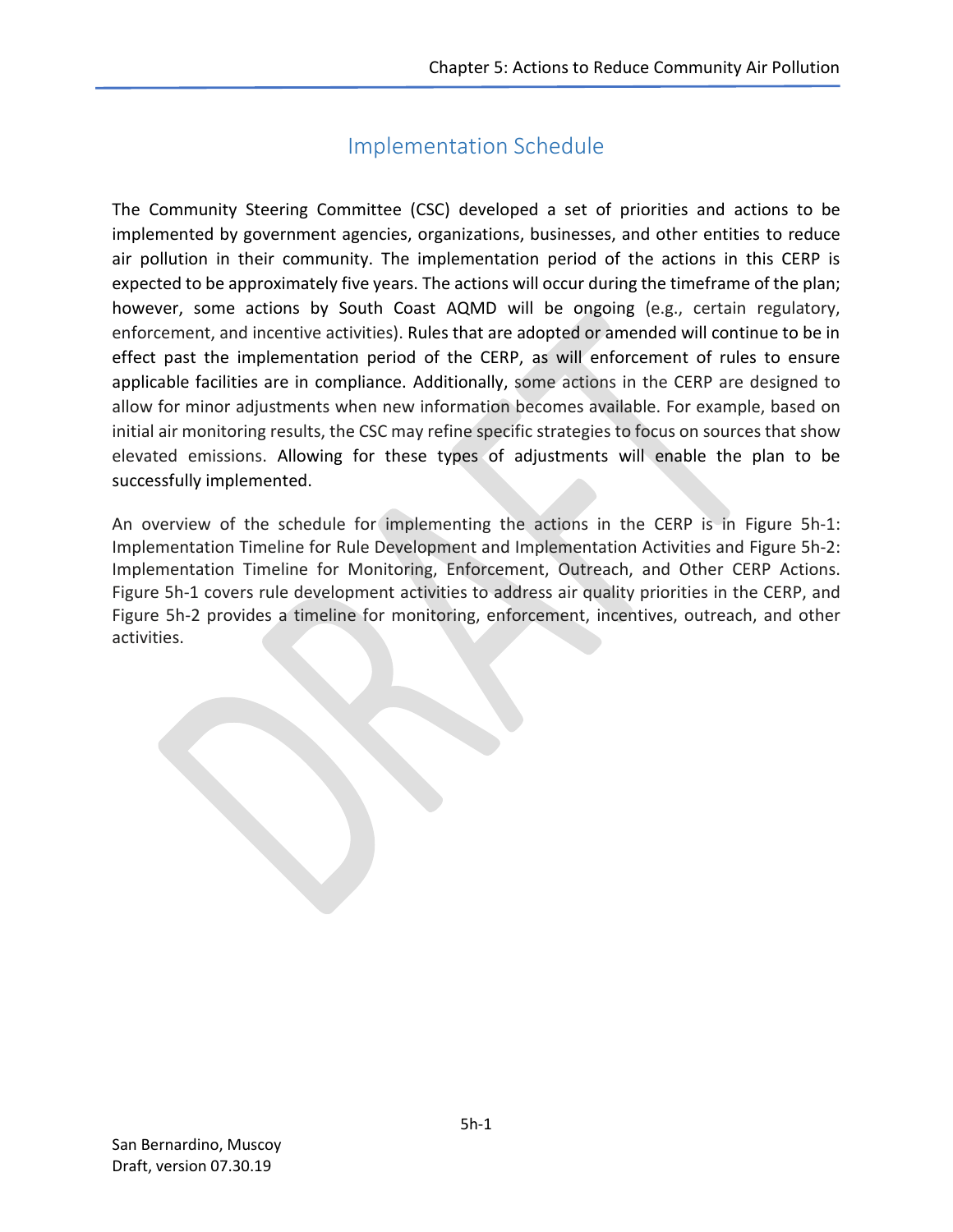|                                  | 2019                                                                 | 2020                                                                                                               | 2021-2022                                                                                                                                                                      | 2024-2030                                                                                                                                                                   |  |
|----------------------------------|----------------------------------------------------------------------|--------------------------------------------------------------------------------------------------------------------|--------------------------------------------------------------------------------------------------------------------------------------------------------------------------------|-----------------------------------------------------------------------------------------------------------------------------------------------------------------------------|--|
| <b>South Coas</b><br><b>AQMD</b> | <b>Consider Warehouse</b><br>$\bullet$<br>Indirect Source Rule (ISR) | <b>Consider Railyard ISR</b>                                                                                       | Participate in CARB's rule development applicable to this plan<br>$\bullet$                                                                                                    |                                                                                                                                                                             |  |
|                                  |                                                                      | CARB to consider:<br>$\bullet$<br>- Heavy-Duty Low NOx<br>Rule<br>- Transport Refrigeration<br>Unit RegulationRule | <b>CARB to consider:</b><br>$\bullet$<br>- Drayage Truck Rule<br>- Zero-Emission Fleet Rule<br>- Cargo Handling Equipment<br>Rule<br>- Potential new locomotive<br>regulations | Phase-in CARB Regulations<br>$\bullet$<br>including:<br>Drayage Truck Rule<br><b>Advanced Clean Truck</b><br>Rule<br>Zero-Emission Fleet Rule<br>Heavy-Duty Low NOx<br>Rule |  |
|                                  |                                                                      | U.S. EPA to release Draft<br>$\bullet$<br>Clean Truck Initiative                                                   |                                                                                                                                                                                | Phase-in U.S. EPA's Cleaner<br><b>Truck Initiative</b>                                                                                                                      |  |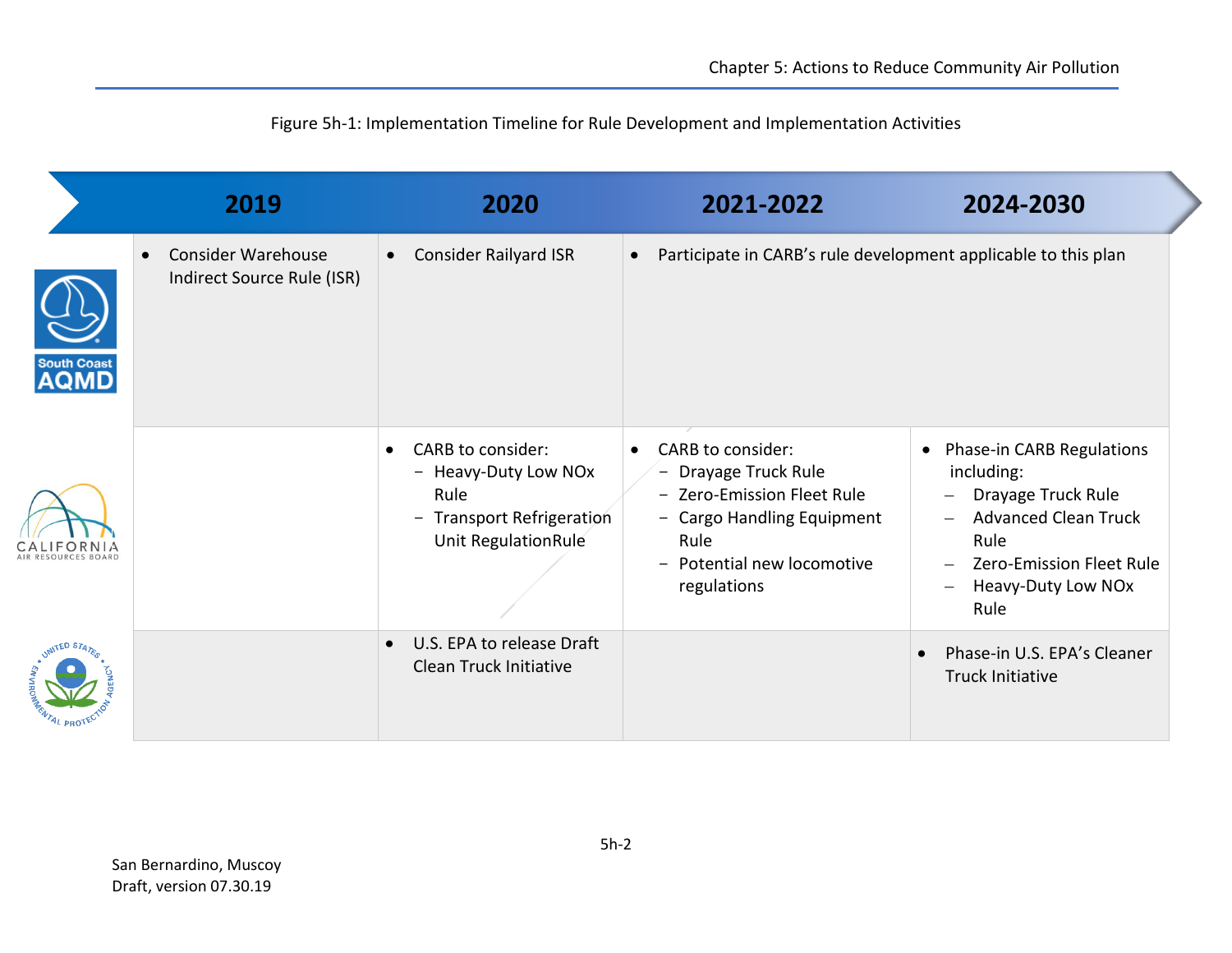|                                                                                                              | 2019                                                                                                               |                                      | 2020                                                                                                                                                                                                                                                                        | 2021                                                                                                                                                                                                          |
|--------------------------------------------------------------------------------------------------------------|--------------------------------------------------------------------------------------------------------------------|--------------------------------------|-----------------------------------------------------------------------------------------------------------------------------------------------------------------------------------------------------------------------------------------------------------------------------|---------------------------------------------------------------------------------------------------------------------------------------------------------------------------------------------------------------|
| Yard<br><b>Bus</b><br>Omnitrans                                                                              | Begin mobile air monitoring                                                                                        | $\bullet$                            | Begin quarterly updates to CSC                                                                                                                                                                                                                                              | Replace fleet with electric buses<br>at the following rate: 25% (by<br>2025), 50% (by 2028), and 100%<br>(by 2040)<br>Provide annual updates to the<br>CSC on Omnitrans' transition to<br>zero-emission buses |
| ants<br>Concrete Batch,<br>Asphalt Batch<br>and<br>$\overline{\mathbf{a}}$<br><b>Rock</b><br>ggregate<br>and | Begin air monitoring activities                                                                                    | $\bullet$<br>$\epsilon$              | Begin to provide periodic updates to<br>the CSC, as needed<br>Hold public outreach event to<br>provide information on South Coast<br>AQMD's rules and complaint<br>process                                                                                                  |                                                                                                                                                                                                               |
| Warehouses                                                                                                   | Hold a meeting in the Inland<br>Empire to discuss proposed<br><b>Warehouses ISR</b><br>Begin mobile air monitoring | $\bullet$<br>$\epsilon$<br>$\bullet$ | Begin to work with appropriate<br>entities to develop standards for<br>new warehouse projects<br>Begin to develop preliminary design<br>standards for electrical<br>infrastructure for new warehouse<br>projects<br>Begin quarterly monitoring updates<br>to CSC, as needed | Provide biannual updates to the<br>CSC on the status of the<br>development of standards for<br>new warehouse projects<br>Identify potential sites for<br>installation of electrical<br>infrastructure         |

|  |  | Figure 5h-2: Implementation Timeline for Monitoring, Enforcement, Outreach, and Other CERP Actions |  |  |
|--|--|----------------------------------------------------------------------------------------------------|--|--|
|--|--|----------------------------------------------------------------------------------------------------|--|--|

/